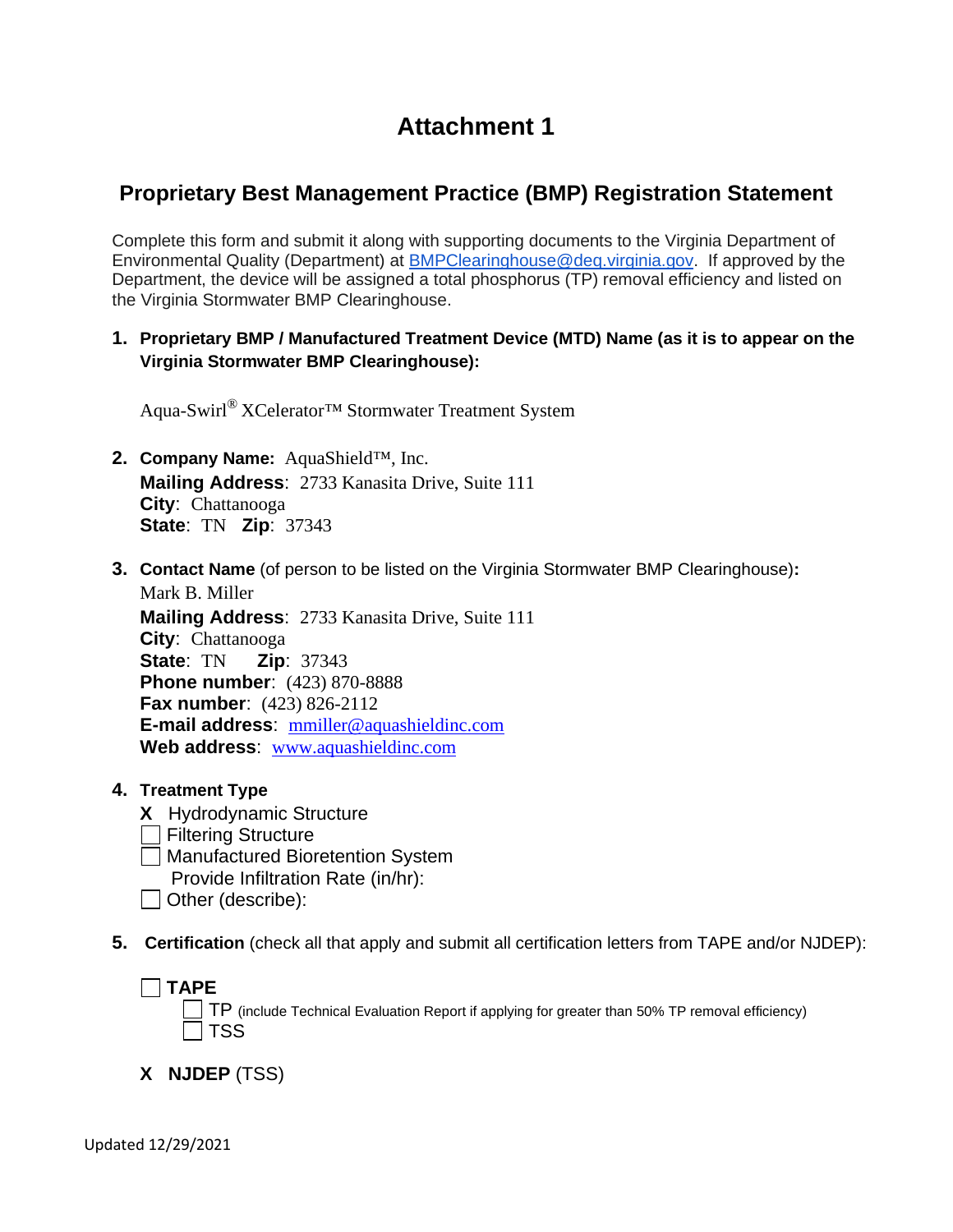The NJDEP Certification Letter dated January 21, 2020 is attached (includes Inspection & Maintenance Manual). The Aqua-Swirl<sup>®</sup> XCelerator<sup>™</sup> has been certified for 50% TSS removal according to the NJDEP 2013 laboratory testing protocol for hydrodynamic sedimentation MTDs.

# **6. Proprietary BMP History: How long has this specific model/design been on the market?**

Since April 2019.

#### **7. Maintenance:**

# **What is the generic inspection and maintenance plan/procedure? (Attach necessary documents):**

Inspection & Maintenance Manual attached.

The Aqua-Swirl<sup>®</sup> XCelerator<sup>™</sup> (XCelerator<sup>™</sup>) can be inspected from the surface, eliminating the need to enter the system to determine when cleanout should be performed. In most cases, AquaShield<sup>TM</sup> recommends a quarterly inspection during construction and for the first year of operation to develop an appropriate schedule of maintenance. The XCelerator™ should be inspected and cleaned at the end of construction regardless of whether it has reached its sediment storage capacity and/or other captured materials. Based on experience of the system's first year in operation, we recommend that the inspection schedule be revised to reflect the site-specific conditions encountered. Typically, the inspection schedule for subsequent years is once per year.

AquaShield<sup>TM</sup> provides a customized manhole cover with our distinctive logo to make it easy for maintenance crews to locate the system in the field. We also provide a permanent metal information plate affixed inside the access riser which provides our contact information, the XCelerator™ model size, and serial number.

The only tools needed to inspect the XCelerator<sup>™</sup> system are a flashlight and a measuring device such as a stadia rod or pole. Given the easy and direct accessibility provided, floating trash and debris can be observed directly from the surface. Sediment depths can easily be determined by lowering a measuring device to the top of the sediment pile and to the surface of the water. AquaShield<sup>TM</sup> recommends that the units be cleaned when sediment depth reaches 6 inches, representing 50% sediment storage capacity. The full sediment storage depth in the XCelerator™ is 12 inches.

It should be noted that in order to avoid underestimating the volume of sediment in the chamber, the measuring device must be carefully lowered to the *top* of the sediment pile. Keep in mind that the finer sediment at the top of the pile may offer less resistance to the measuring device than the larger particles which typically occur deeper within the sediment pile.

Cleaning the  $XCelerator^{TM}$  is simple and quick. Floatable trash debris can be observed and removed directly through the 30-inch service access riser provided. A vacuum truck is typically used to remove the accumulated sediment and debris. An advantage of the XCelerator™ design